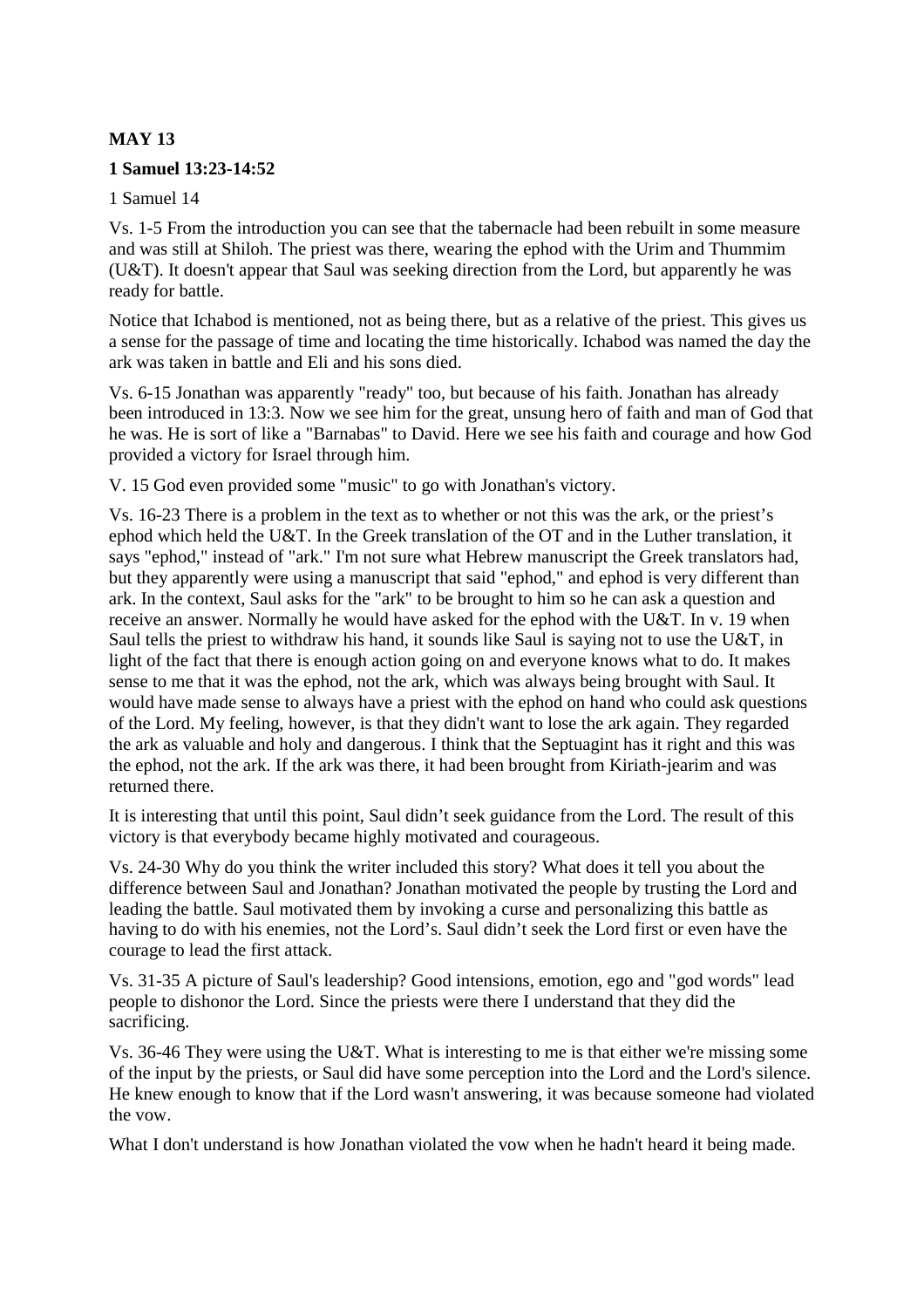The people saved Jonathan simply by overpowering Saul's resolve, which wasn't hard. The word used is that the people *ransomed* Jonathan. This means they delivered or rescued him, not that they paid something for him or someone took his place like Christ took our place and was Himself our ransom and ransom price.

In the Greek translation of the OT, it says they prayed for Jonathan that he might not die.

Vs. 47-52 This summary describes Saul as a successful king over many years. He wasn't a failure as a king, but his failure at Gilgal showed that his heart didn't belong to the Lord. The Lord would seek a man after his own heart. We'll meet him tomorrow.

## **John 7:30-52**

V. 30 Jerusalem was not a large city. There were a lot of people there for this feast, but it wasn't impossible to find Jesus. The only explanation to them not arresting Jesus was that His time *had not yet come*. In a way, as disciples, that should give us a perspective of God's presence and sovereignty in our lives too. We don't have to be silly and run with the bulls, but if God calls us to do something, including running with the bulls, we know nothing can happen to us that isn't in God's plan and timing.

Interestingly, when Jesus' hour does come on the Tuesday before His death, the Father brings it to His awareness by a visit from some Greeks. When Jesus realizes this official notice from the Father, He is emotionally taken aback. If you're interested, it's in John 12.

V. 31 It is hard to understand what this "belief" meant. I'm sure some of it was saving faith, but the crowds turned pretty quickly. We'll see some of this in chapter 8, in a couple of days. It is interesting to see how one group would say Jesus couldn't be the Messiah, using some "biblical" knowledge, while the other group used the logic the Father wanted them to see. Jesus was doing the works of the Father.

Vs. 32-36 Jesus will use this warning on the leaders again; and then, the night before Jesus dies, He will say this same thing to the disciples and they won't understand it either. The difference was that the disciples believed in Him, and they eventually all did join Him, except for Judas, who wasn't there when Jesus said it later, but had left, selling Him out to these guys. (And you thought only the apostle Paul could write convoluted sentences.)

Vs. 37-39 It is interesting that what Jesus did here seems so small as you read it. This seems like it was just a little event. Jesus chose the most vital moment of the feast, and, SUDDENLY, did the equivalent of running on the football field with a loud speaker and stopping the entire game to get everyone to hear Him. Jesus completely disrupted this sacred day of the feast at the most crucial moment. Possibly more so than His entrance into Jerusalem on the donkey (which was a fulfillment of Scripture), this was His verbal presentation of Himself to Israel. Imagine being at a ballgame and suddenly having some guy stop everything and say something like this about Himself.

Vs. 40-44 Jesus risked a lot by doing this, but He was the Son of God and He really wanted these people to be saved if possible. Some people did respond positively, but notice again the "Bible study" group with the incomplete knowledge of the Scripture. The messianic prophecy of Isaiah 9:1-3 was that a "light" would appear to those who sat in darkness in Zebulun and Naphtali. This showed that the Messiah would be in Galilee and it should have spoken to them. Also, according to the messianic prophecy of Isaiah 11:1, the Messiah would be called "Branch," which is what "Nazareth" means.

Vs. 45-49 I like the officers. They were the mall cops of the temple. The Pharisees are just arrogant. The Pharisees referred to the common people as sinners since, in their minds, common people were born in sin and were too ignorant to really know the law. I think the Pharisees were now putting the officers into that category.